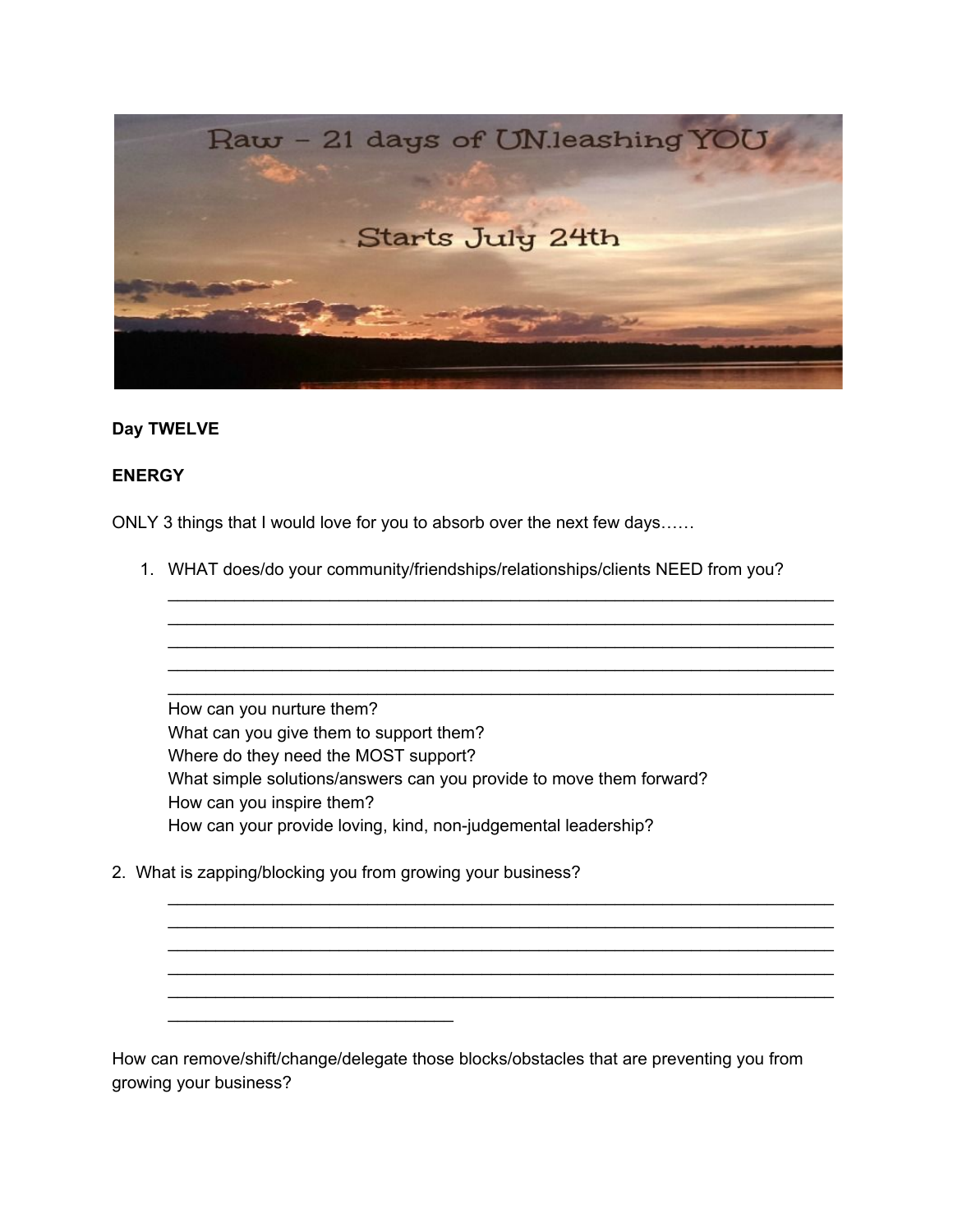How can you re-fuel yourself when you are losing energy/motivation/momentum?

3. What actions/steps/plans/projects/ideas inspire you to show up FEELING energized, helpful, supportive and giving value to your community?

\_\_\_\_\_\_\_\_\_\_\_\_\_\_\_\_\_\_\_\_\_\_\_\_\_\_\_\_\_\_\_\_\_\_\_\_\_\_\_\_\_\_\_\_\_\_\_\_\_\_\_\_\_\_\_\_\_\_\_\_\_\_\_\_\_\_\_\_\_\_\_\_\_\_\_\_ \_\_\_\_\_\_\_\_\_\_\_\_\_\_\_\_\_\_\_\_\_\_\_\_\_\_\_\_\_\_\_\_\_\_\_\_\_\_\_\_\_\_\_\_\_\_\_\_\_\_\_\_\_\_\_\_\_\_\_\_\_\_\_\_\_\_\_\_\_\_\_\_\_\_\_\_ \_\_\_\_\_\_\_\_\_\_\_\_\_\_\_\_\_\_\_\_\_\_\_\_\_\_\_\_\_\_\_\_\_\_\_\_\_\_\_\_\_\_\_\_\_\_\_\_\_\_\_\_\_\_\_\_\_\_\_\_\_\_\_\_\_\_\_\_\_\_\_\_\_\_\_\_ \_\_\_\_\_\_\_\_\_\_\_\_\_\_\_\_\_\_\_\_\_\_\_\_\_\_\_\_\_\_\_\_\_\_\_\_\_\_\_\_\_\_\_\_\_\_\_\_\_\_\_\_\_\_\_\_\_\_\_\_\_\_\_\_\_\_\_\_\_\_\_\_\_\_\_\_ \_\_\_\_\_\_\_\_\_\_\_\_\_\_\_\_\_\_\_\_\_\_\_\_\_\_\_\_\_\_\_\_\_\_\_\_\_\_\_\_\_\_\_\_\_\_\_\_\_\_\_\_\_\_\_\_\_\_\_\_\_\_\_\_\_\_\_\_\_\_\_\_\_\_\_\_

\_\_\_\_\_\_\_\_\_\_\_\_\_\_\_\_\_\_\_\_\_\_\_\_\_\_\_\_\_\_\_\_\_\_\_\_\_\_\_\_\_\_\_\_\_\_\_\_\_\_\_\_\_\_\_\_\_\_\_\_\_\_\_\_\_\_\_\_\_\_\_\_\_\_\_\_ \_\_\_\_\_\_\_\_\_\_\_\_\_\_\_\_\_\_\_\_\_\_\_\_\_\_\_\_\_\_\_\_\_\_\_\_\_\_\_\_\_\_\_\_\_\_\_\_\_\_\_\_\_\_\_\_\_\_\_\_\_\_\_\_\_\_\_\_\_\_\_\_\_\_\_\_ \_\_\_\_\_\_\_\_\_\_\_\_\_\_\_\_\_\_\_\_\_\_\_\_\_\_\_\_\_\_\_\_\_\_\_\_\_\_\_\_\_\_\_\_\_\_\_\_\_\_\_\_\_\_\_\_\_\_\_\_\_\_\_\_\_\_\_\_\_\_\_\_\_\_\_\_ \_\_\_\_\_\_\_\_\_\_\_\_\_\_\_\_\_\_\_\_\_\_\_\_\_\_\_\_\_\_\_\_\_\_\_\_\_\_\_\_\_\_\_\_\_\_\_\_\_\_\_\_\_\_\_\_\_\_\_\_\_\_\_\_\_\_\_\_\_\_\_\_\_\_\_\_ \_\_\_\_\_\_\_\_\_\_\_\_\_\_\_\_\_\_\_\_\_\_\_\_\_\_\_\_\_\_\_\_\_\_\_\_\_\_\_\_\_\_\_\_\_\_\_\_\_\_\_\_\_\_\_\_\_\_\_\_\_\_\_\_\_\_\_\_\_\_\_\_\_\_\_\_

\_\_\_\_\_\_\_\_\_\_\_\_\_\_\_\_\_\_\_\_\_\_\_\_\_\_\_\_\_\_\_\_\_\_\_\_\_\_\_\_\_\_\_\_\_\_\_\_\_\_\_\_\_\_\_\_\_\_\_\_\_\_\_\_\_\_\_\_\_\_\_\_\_\_\_\_ \_\_\_\_\_\_\_\_\_\_\_\_\_\_\_\_\_\_\_\_\_\_\_\_\_\_\_\_\_\_\_\_\_\_\_\_\_\_\_\_\_\_\_\_\_\_\_\_\_\_\_\_\_\_\_\_\_\_\_\_\_\_\_\_\_\_\_\_\_\_\_\_\_\_\_\_ \_\_\_\_\_\_\_\_\_\_\_\_\_\_\_\_\_\_\_\_\_\_\_\_\_\_\_\_\_\_\_\_\_\_\_\_\_\_\_\_\_\_\_\_\_\_\_\_\_\_\_\_\_\_\_\_\_\_\_\_\_\_\_\_\_\_\_\_\_\_\_\_\_\_\_\_ \_\_\_\_\_\_\_\_\_\_\_\_\_\_\_\_\_\_\_\_\_\_\_\_\_\_\_\_\_\_\_\_\_\_\_\_\_\_\_\_\_\_\_\_\_\_\_\_\_\_\_\_\_\_\_\_\_\_\_\_\_\_\_\_\_\_\_\_\_\_\_\_\_\_\_\_ \_\_\_\_\_\_\_\_\_\_\_\_\_\_\_\_\_\_\_\_\_\_\_\_\_\_\_\_\_\_\_\_\_\_\_\_\_\_\_\_\_\_\_\_\_\_\_\_\_\_\_\_\_\_\_\_\_\_\_\_\_\_\_\_\_\_\_\_\_\_\_\_\_\_\_\_

Energy is a profound piece of business building. You are constantly on ZERO/EMPTY you'll make little progress, start/stop, and eventually burn out.

Maintaining energy in your business is vital to NOT only the growth of your business, but the vitality of your life, family, heart and spirit of who you are.

Understanding the flow of our energy is crucial to staying the course.

BONUS experiment:

Have you ever done a body check-in?

It's really a very simple, quick process of sitting silently in our bodies.

It's a wonderful way to FEEL into our own energy paths and where we may be feeling resistance.

And allowing ourselves the luxury of asking the vital questions to work through those energy blockers.

My body check-in usually go like this:

I find somewhere quiet to sit.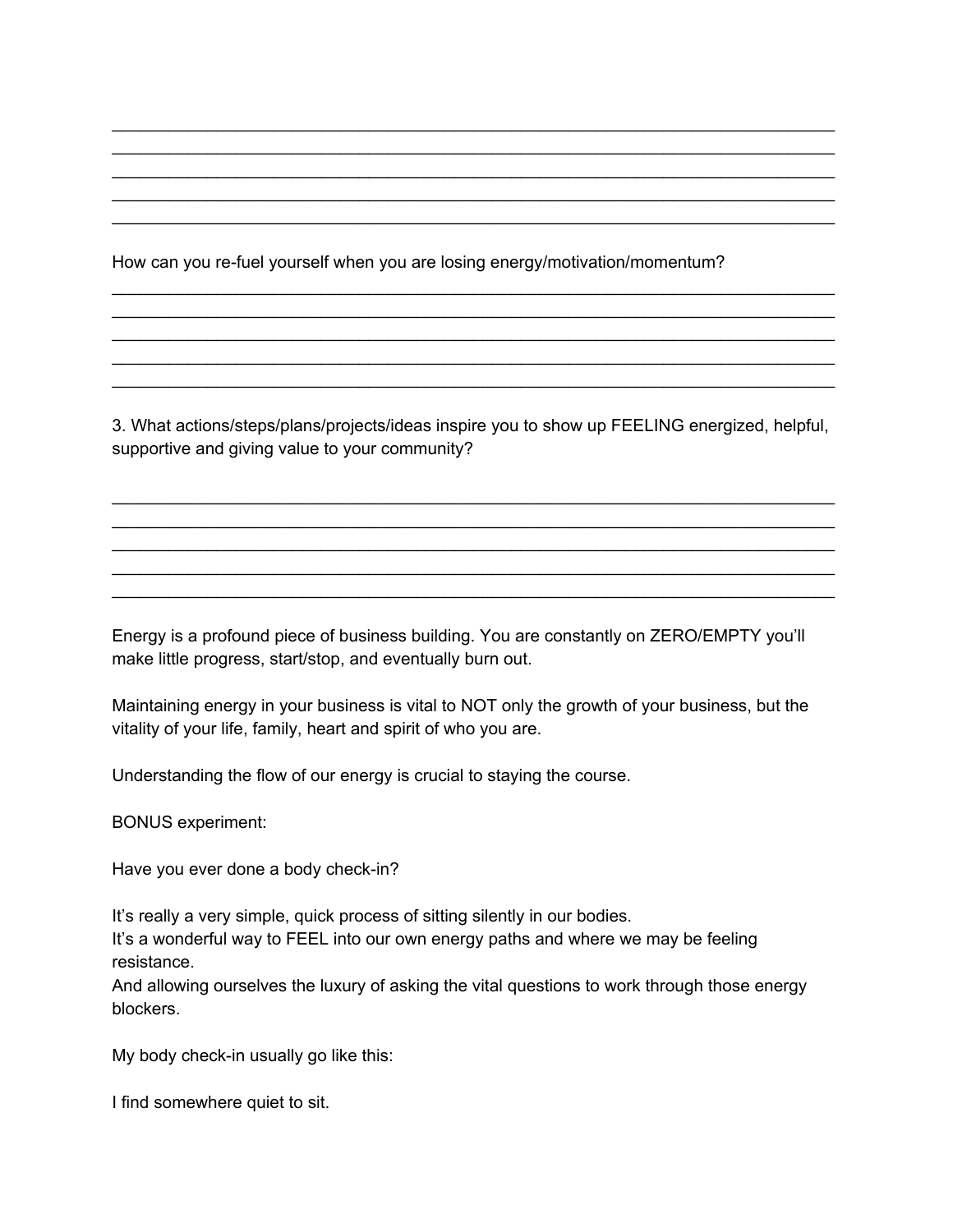Close my eyes.

When 'stuff' enters my mind, I acknowledge and release. I continue doing this for a few minutes to clear the clutter.

I often put my feet on the ground. Usually bare feet, so I can feel the earth, floor, ground. I wiggle my toes, feet, ankles, legs, hips, butt, waste, belly, shoulders, neck, head…. As I am moving each part of me, I concentrate on how they FEEL.

Do they feel stiff? Achy? Loose? Cold? Hot? Stressed? Calm? Relaxed?

Then I ask myself any urgent/vital/important question that are weighing on me. I ask. Sit. Listen. Release thoughts that flow into my mind.

I then FEEL again from the ground up, my various body parts. I notice any changes in how those parts of my body feel.

I notice/feel/hear/tune into any obvious answers/solutions/steps to my question.

If I feel a change in a particular part of my body, I ask myself why the change? What is it about the answer that is coming to me, that is creating this body sensation? I mentally tune how this solution is affecting each body part. I feel into it.

When I listen and receive an answer, I jot down my answer/solution/step/guide into my journal for further exploration and discovery.

Slowly I release all answers and questions.

I take a few moments of deep breaths.

Guide myself back to feeling my body parts.

Open my eyes.

And gently allow myself to sit with all that has come to me through my listening & feeling.